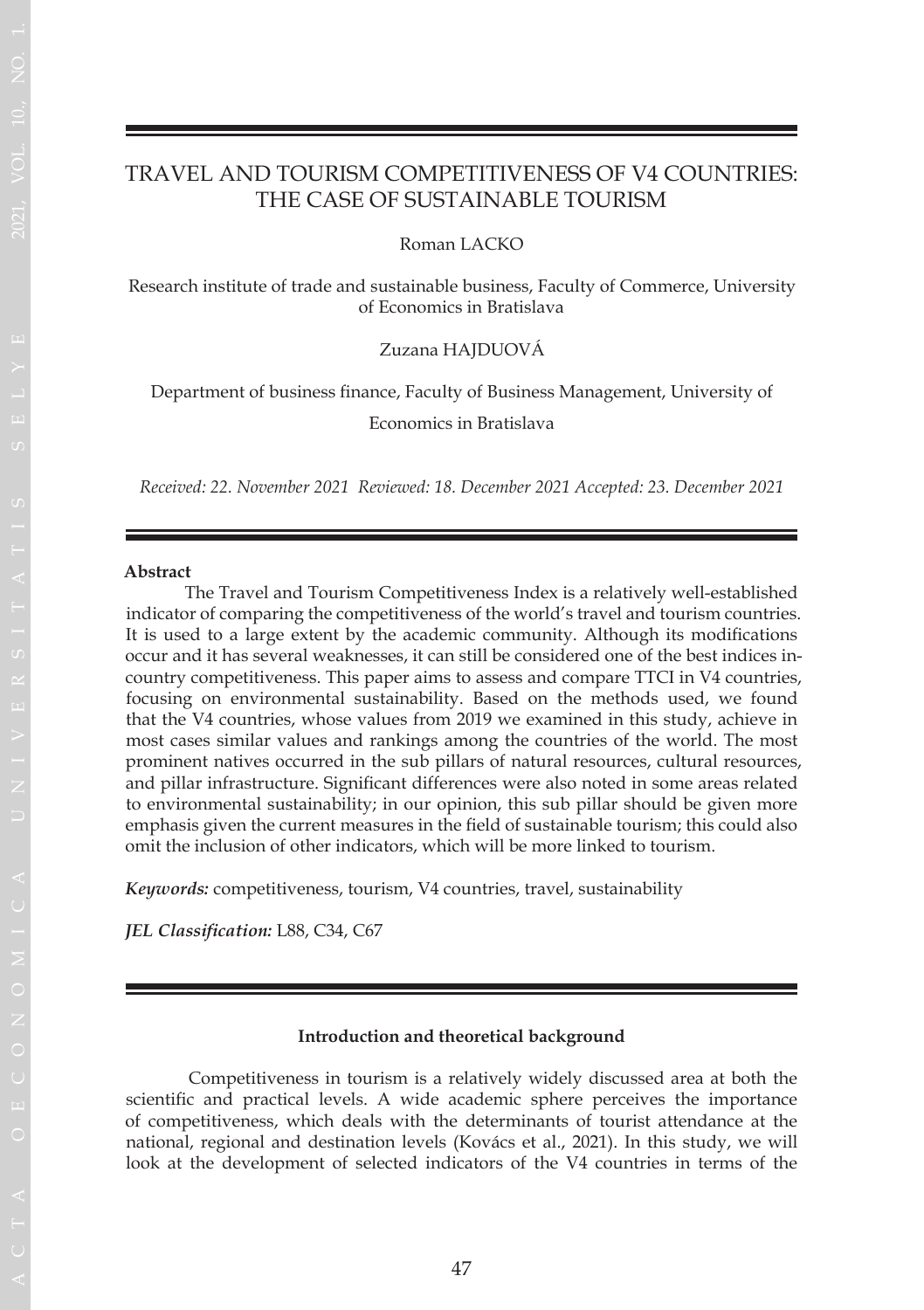Travel and Tourism Competitiveness Index (TTCI), which is published periodically every two years by the World Economic Forum (Calderwood and Soshkin, 2019; Zsigmond et al., 2021). Based on Bălan et al. (2009) is, the competitiveness of the travel and tourism industry is defined taking into consideration a set of reference elements related to the significant dimensions of the industry, such as the business environment, infrastructure, laws and regulations, and resources available. Kayar and Kozak (2010) examined selected TTCI factors before the 2009 crisis. The investigated 13 key factors that affect destination competitiveness and compares the competitiveness levels of EU countries. Their study focuses on detecting influential determinants of destination competitiveness. Using TTCI, 28 countries were clustered according to their competitiveness scores. Cluster analysis and multidimensional scaling techniques were employed to analyse the findings. Many authors are trying to explain the results of TTCI in selected regions in the world. Nazmfar et al. (2019) analysed tourism competitiveness in middle east countries by using TTCI. Their model was performed to analyse the Promethee model and comparative analysis based on data in 2015 and 2017. Pérez León et al. (2020) researched tourism destination competitiveness in the Caribbean Region. The application aims to fill the absence of Caribbean destinations in international rankings. They analysed 33 destinations and 27 indicators, grouped into the four sub-indexes of the TTCI. The application was based on Goal Programming and Data Envelopment Analysis. Their results demonstrate the proposal's explanatory power in building composite indicators to measure the competitiveness of destinations. Based on Vásquez and Llorach (2020), Latin America is also a prosperous and competitive region in travel and tourism. They performed the analysis of the pillars; Mexico ranks first globally, and in the region in Natural Resources, Malta and Jamaica have the same score in T&T Prioritization. They had shown that the region and its countries have managed to position themselves competitively worldwide. Also, Russia has been analysed by Klimova et al. (2018). According to their study, both the positive and negative influencing factors are allocated for a position of Russia in the rating of TTCI. It is noted that despite the ambiguity of the estimates provided by the World Economic Forum, only a complex assessment of the Russian tourism tendencies will allow defining new trends in its development in the competitiveness of Russia.

 As four pillars construct the TTCI, many studies focus on one pillar and its sub-indices. Dwyer et al. (2000) dealt with the price competitiveness of 19 tourism destinations. Using Australia as a base country, the paper compares the prices of a bundle of tourist goods and services. Two major categories of prices were distinguished. Recent studies aim at the description of many factors such as cultural resources. Kumar and Dhir (2020) claimed that many authors had highlighted the need to examine the association between a destination's culture and its competitiveness. Their study offers a cultural explanation of travel and tourism competitiveness by investigating the relationship between destination competitiveness, as measured by TTCI, and national culture. Their findings indicate that national culture's individualism, longterm orientation, and indulgence dimensions significantly influenced the TTCI. Their study advises the importance of developing culturally congruent policies to improve competitiveness. According to Bazargani and Kili (2021), the relevance of tourism to the prosperity of nations has long been acknowledged. Their study considered the global perspective of the nexus between TC and tourism performance. The heterogeneous effect is based on the regions and income groups of the countries and the measures of tourism performance. Infrastructure is a universal driver of tourism performance, while policy conditions, enabling environment, and natural and cultural resources are also critical determinants of tourism performance. Based on their findings, countries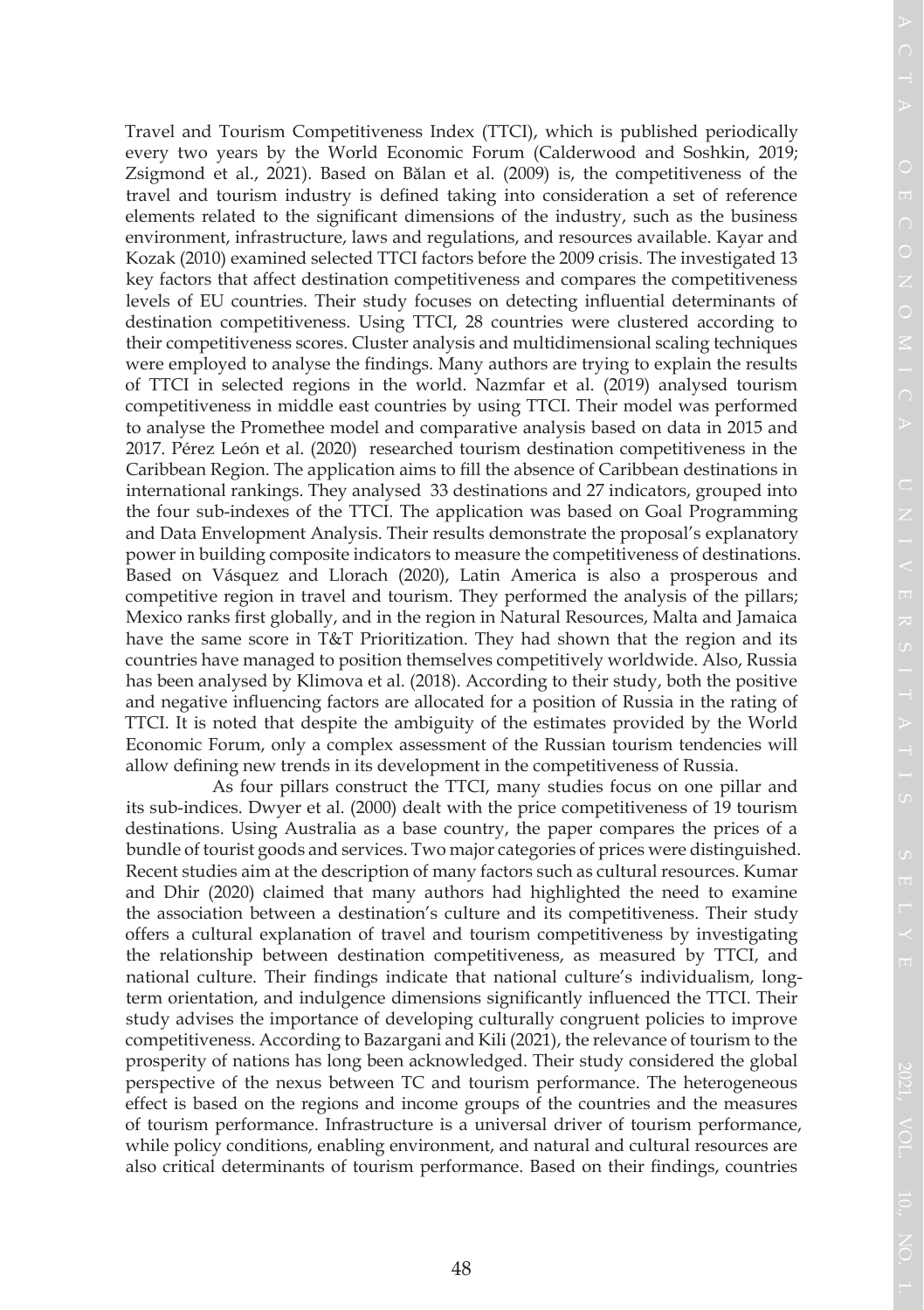worldwide promote the tourism sector's performance, policymakers and stakeholders in the travel and tourism industry should give adequate attention to the improvement of the countries competitiveness. There are attempts to reconstruct the TTCI or propose new index forms. Fernández et al. (2020) claim that destination competitiveness is a multidimensional concept, but multiple factors make its measurement a problematic task. They use all of the simple variables included in the 2017 TTCI, proposing a new methodology for constructing this synthetic index, which solves the problems of aggregation of variables expressed in different measures, arbitrary weighting and duplicity of information. They observe the most influential dimensions in tourism competitiveness. Air transport infrastructures, cultural resources and ICT readiness are the key dimensions that explain the significant disparities.

 Moreover, some studies attempted to incorporate innovative approaches, for example, the DEA method. The study of Martín et al. (2015) aims to create a composite index of the travel and tourism competitiveness to rank 139 countries worldwide, and their method was based on the virtual efficiency DEA model. An analysis of the competitiveness by geographical area and income was analyzed. A similar method was also implemented by Perez Leon et al. (2021) and Wu (2011). A more comprehensive and actual study focused on competitiveness in tourism was proposed by de Paula Aguiar-Barbosa et al. (2021), in which authors recommend deepening the analysis in each category of conceptual elements of tourism competitiveness. They advise developing research on new models and monitors of tourism competitiveness that meet its renewed concept and integrate dimensions to consider the perspective of supply, demand, tourists and residents, and not excluding the economic bias concerning the social aspect. Tourism competitiveness has practically no variables related to social; most of the surveys are carried out from the supply or demand perspective, leaving the resident distant from the process. They propose a new version of tourism competitiveness not based on productivity but the social aspect.

 Because many authors respect the TTCI index and emphasize the regional aspects of TTCI indices, in this study, we will focus on assessing and comparing TTCI in V4 countries with a specific focus on environmental sustainability.

#### **Material and methods**

This section will propose our research methods and methodology that will lead this study to meet its objective. The source of data for this study was the TTCI index values for 2019 published on the website of the World Economic Forum - The Travel & Tourism Competitiveness Report 2019 (World Economic Forum, 2019).

We assess four countries that belong to the V4 political grouping - Slovakia, the Czech Republic, Hungary and Poland. All four main pillars and 14 sub pillars will be evaluated in this study. Because there is a strong accent on improvement in terms of environmental protection, we decided to examine in more detail the sub pillar of environmental sustainability, which contains the following nine indicators:

- The stringency of environmental regulations
- Enforcement of environmental regulations
- Sustainability of T&T industry development
- Baseline water stress
- Threatened species

O

O

OM

- Forest cover change since the loss of forest is only 0.1 in all countries not included
- PM 2.5 concentration

49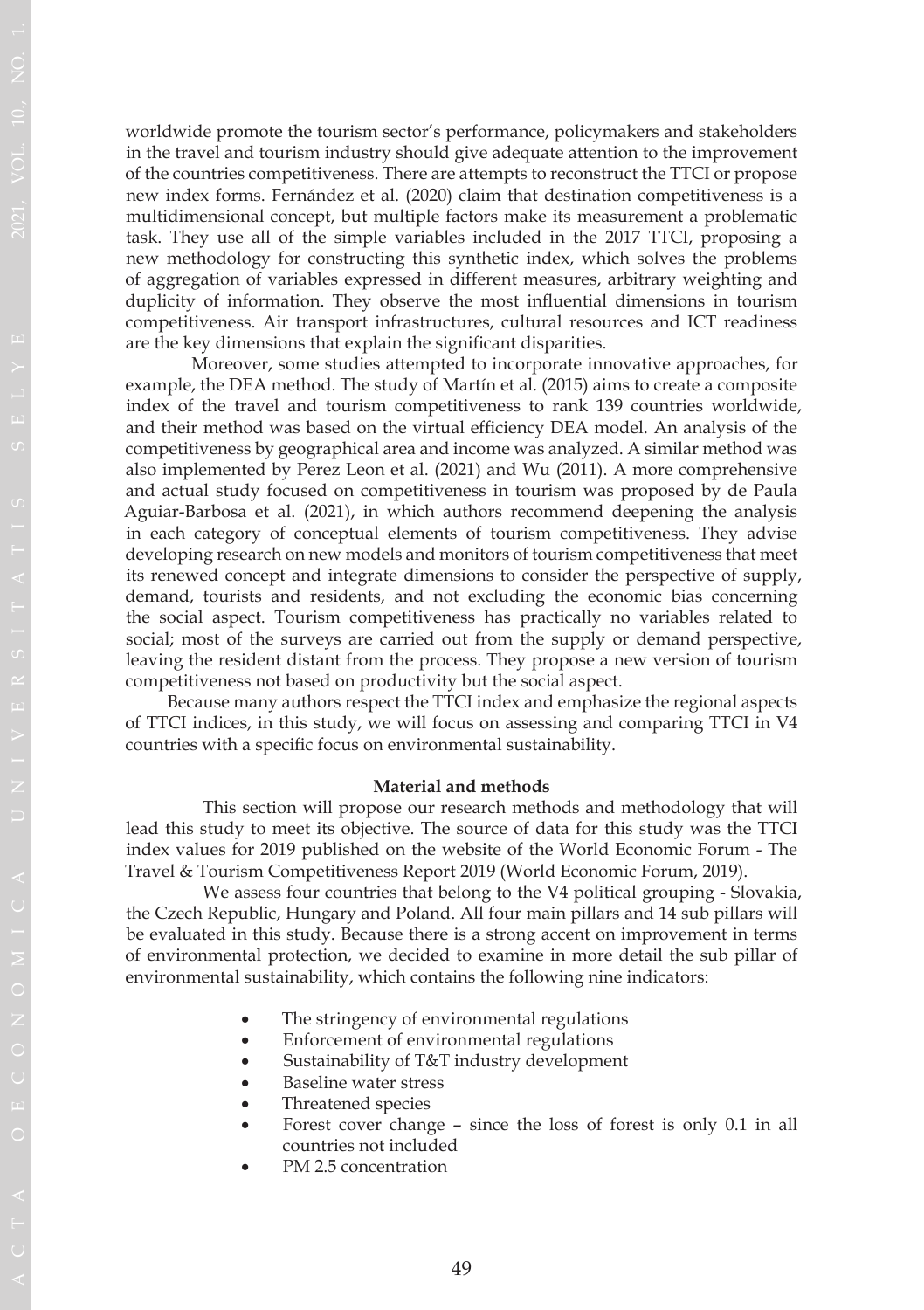- O
- 
- Environment-related treaties in force
- Wastewater treatment

 In the final analysis stage, we propose correlation matrixes, which will help us understand common aspects of indicators in a selected political grouping.

# **Results and discussion**

In this section, we present the results of comparing the values of the TTCI index in the V4 countries and point out selected common but also different aspects in assessing the competitiveness of countries. In figure 1, there are presented values of pillar enabling environment.





*Source: own processing based on data from World Economic Forum (2019)*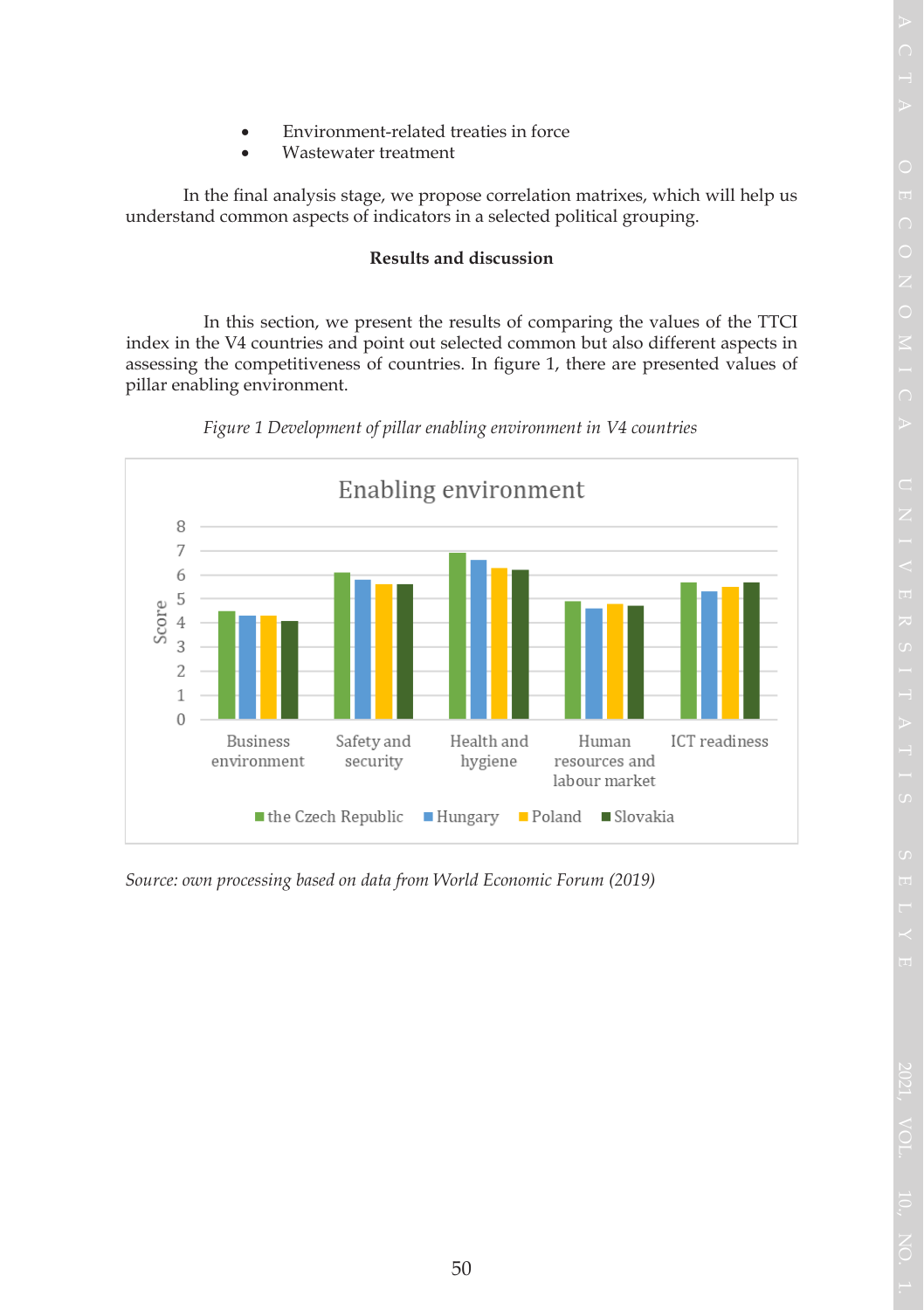The pillar enabling environment shows the similarity of the V4 countries, which may also result from similar political and historical aspects. The most sophisticated area of this pillar is the area of Health and Hygiene; on the contrary, the worst area is the area of Business environment. The Czech Republic is at the top in all indicators, but the differences between the countries are not significant. In figure 2, there are presented values of pillar Travel & Tourism policy and enabling conditions.



*Figure 2 Development of pillar T&T policy and enabling conditions in V4 countries*

*Source: own processing based on data from World Economic Forum (2019)*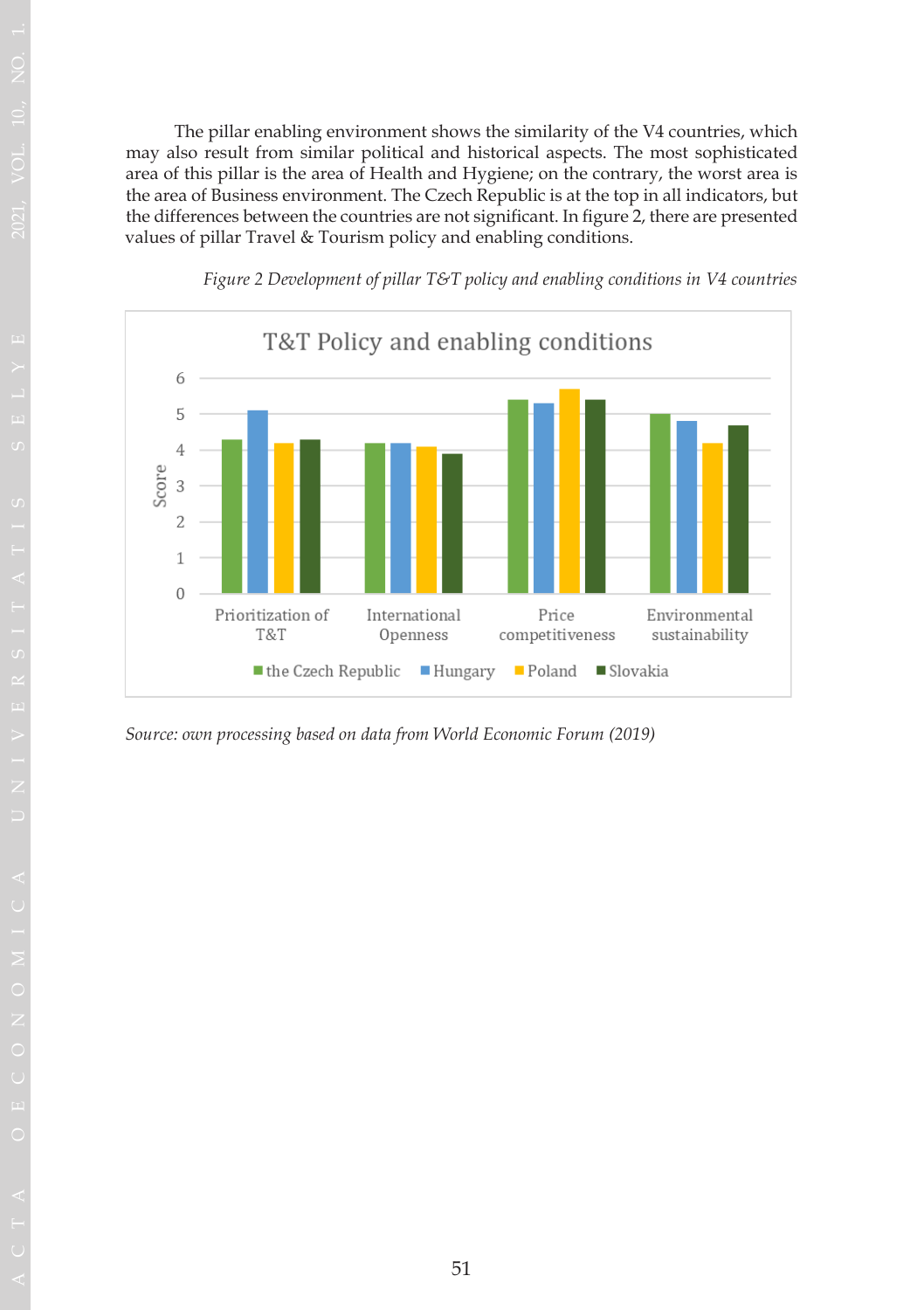The relative proximity of the countries is also confirmed by the T&T policy and enabling conditions pillar. In the case of Travel and Tourism prioritization, Hungary has a slightly higher score, while Poland has a slightly lower score in the case of environmental sustainability. The differences are not very significant in the other indicators. The countries achieve the highest values at price competitiveness, which can be considered one of these countries' most significant competitive advantages. In figure 3, there are presented values of pillar infrastructure.



*Figure 3 Development of pillar infrastructure in V4 countries*

*Source: own processing based on data from World Economic Forum (2019)*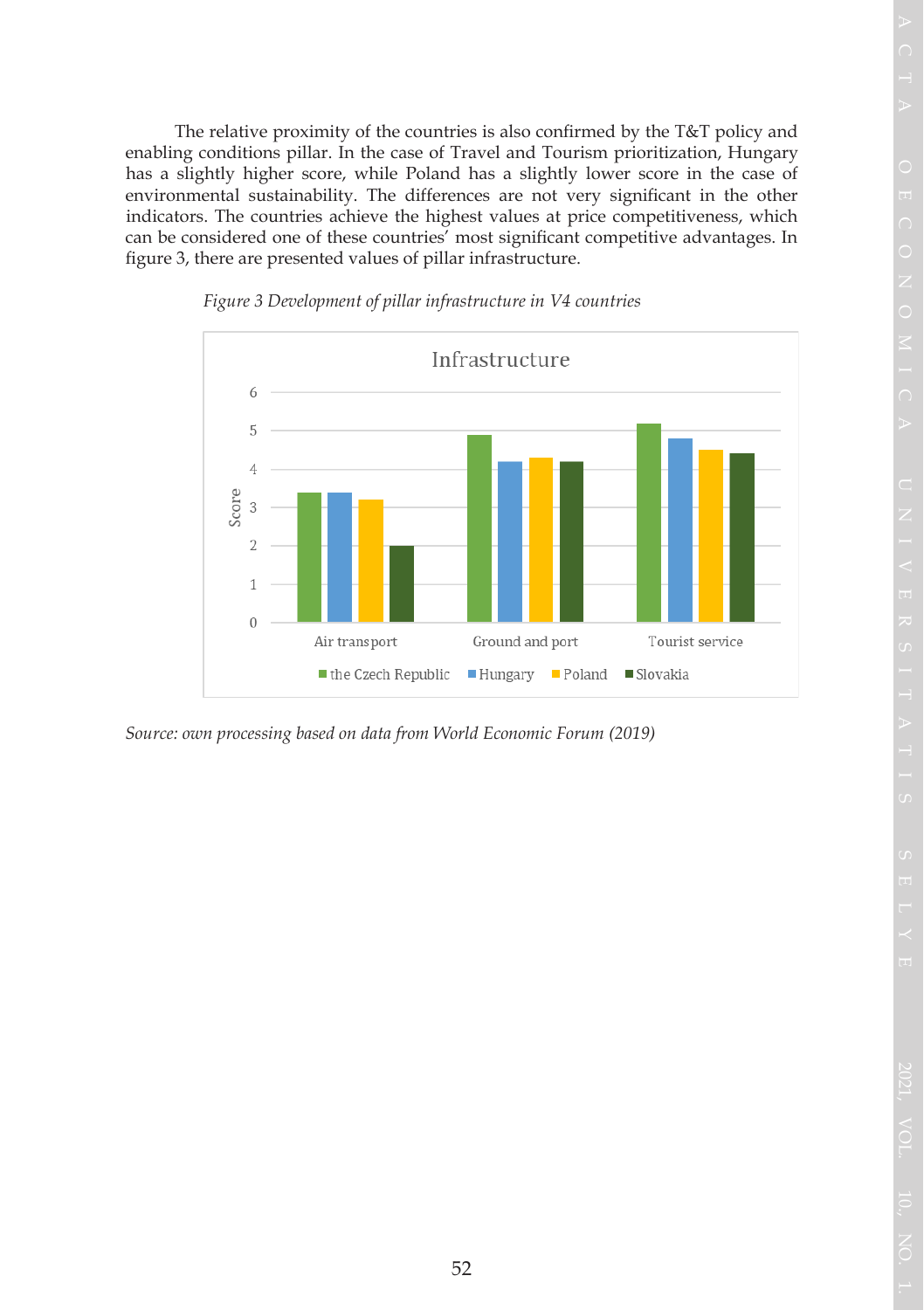As far as infrastructure is concerned, the Czech Republic achieved the best score in 2019, which is relatively straightforward, especially in ground and port infrastructure and tourist service. On the contrary, Slovakia lags far behind in air transport, as the airports in Košice and Bratislava do not reach the same capacity and occupancy as the airports in the surrounding countries. It can also be stated that Slovakia achieved the worst score within this pillar. In figure 4, there are presented values of pillar natural and cultural resources.



*Figure 4 Development of pillar natural and cultural resources in V4 countries*

The most considerable differences among the V4 countries can be found in the last pillar - natural and cultural resources. While in the previous pillars, the Czech Republic led in many indicators, in the case of natural resources, it lags significantly behind Slovakia, which is the worst in the case of cultural resources and business travel. Poland achieves relatively high values in this pillar. We also provided table 1 with countries' rankings of the individual sub pillars.

|                      |                                      | Country rank          |         |        |          |  |  |
|----------------------|--------------------------------------|-----------------------|---------|--------|----------|--|--|
| Pillar               | Sub pillar                           | the Czech<br>Republic | Hungary | Poland | Slovakia |  |  |
| Enabling environment | Business environment                 | 62                    | 88      | 91     | 105      |  |  |
|                      | Safety and security                  | 18                    | 39      | 56     | 57       |  |  |
|                      | Health and hygiene                   | 4                     | 7       | 24     | 29       |  |  |
|                      | Human resources and<br>labour market | 43                    | 66      | 53     | 55       |  |  |
|                      | <b>ICT</b> readiness                 | 32                    | 47      | 40     | 33       |  |  |

*Table 1 Ranking of V4 countries in specific sub pillars*

*Source: own processing based on data from World Economic Forum (2019)*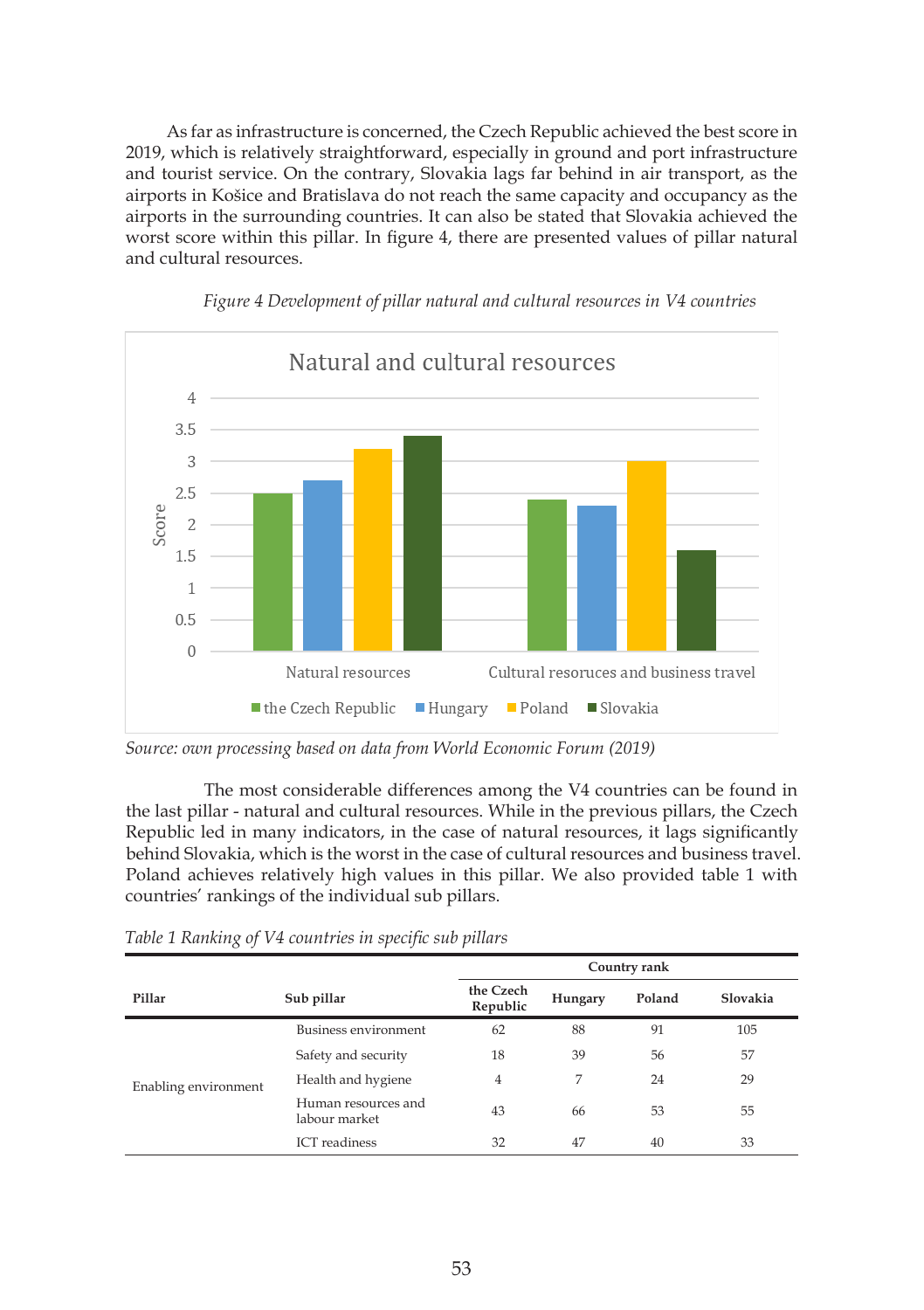|                                   | Prioritization of T&T                     | 90 | 35 | 98 | 95  |
|-----------------------------------|-------------------------------------------|----|----|----|-----|
| T&T policy and                    | <b>International Openness</b>             | 25 | 26 | 33 | 47  |
| enabling conditions               | Price competitiveness                     | 76 | 88 | 40 | 71  |
|                                   | Environmental<br>sustainability           | 15 | 21 | 81 | 30  |
|                                   | Air transport                             | 51 | 52 | 56 | 113 |
| Infrastructure                    | Ground and port                           | 17 | 41 | 37 | 40  |
|                                   | Tourist service                           | 32 | 49 | 56 | 61  |
| Natural and cultural<br>resources | Natural resources                         | 93 | 81 | 55 | 48  |
|                                   | Cultural resources and<br>business travel | 39 | 43 | 28 | 73  |

*Source: own processing based on data from World Economic Forum (2019)*

Based on table 1, we can show in more detail the indicators the V4 countries excel and,

conversely, in which they are behind other countries in the world. There is an excellent level of health and hygiene in the V4 countries, but it can be stated that health care slightly lags behind the more developed EU countries. Countries also achieve good results in international openness, ground and port infrastructure and environmental sustainability. On the other hand, the V4 countries lag significantly behind other countries, especially in the business environment, prioritization of T&T, and air transport infrastructure. Table 2 presents the results of correlations between all

sub pillars.

|                        |                 |           |           | Human     |           |                      |                 |                     |           |           |           |           |           | Cultural  |
|------------------------|-----------------|-----------|-----------|-----------|-----------|----------------------|-----------------|---------------------|-----------|-----------|-----------|-----------|-----------|-----------|
|                        |                 |           |           | resources |           |                      |                 |                     | Environ   |           |           |           |           | resoruces |
|                        | <b>Business</b> | Safety    | Health    | and       |           | Prioritiza Internati |                 | Price               | mental    |           |           |           |           | and       |
|                        | environm        | and       | and       | labour    | ICT       | tion of              | onal            | competiti sustainab |           | Air       | Ground    | Tourist   | Natural   | business  |
|                        | ent             | security  | hygiene   | market    | readiness | T&T                  | <b>Openness</b> | veness              | ility     | transport | and port  | service   | resources | travel    |
| <b>Business</b>        |                 |           |           |           |           |                      |                 |                     |           |           |           |           |           |           |
| environment            | 1.0000          |           |           |           |           |                      |                 |                     |           |           |           |           |           |           |
| Safety and             |                 |           |           |           |           |                      |                 |                     |           |           |           |           |           |           |
| security               | 0.8639          | 1.0000    |           |           |           |                      |                 |                     |           |           |           |           |           |           |
| Health and             |                 |           |           |           |           |                      |                 |                     |           |           |           |           |           |           |
| hygiene                | 0.9037          | 0.9814    | 1.0000    |           |           |                      |                 |                     |           |           |           |           |           |           |
| Human resources        |                 |           |           |           |           |                      |                 |                     |           |           |           |           |           |           |
| and labour             |                 |           |           |           |           |                      |                 |                     |           |           |           |           |           |           |
| market                 | 0.6325          | 0.4917    | 0.4082    | 1.0000    |           |                      |                 |                     |           |           |           |           |           |           |
| <b>ICT</b> readiness   | 0.0000          | 0.1842    | 0.0000    | 0.6742    | 1.0000    |                      |                 |                     |           |           |           |           |           |           |
| Prioritization of      |                 |           |           |           |           |                      |                 |                     |           |           |           |           |           |           |
| T&T                    | 0.0000          | 0.1262    | 0.2514    | $-0.7697$ | $-0.8095$ | 1.0000               |                 |                     |           |           |           |           |           |           |
| International          |                 |           |           |           |           |                      |                 |                     |           |           |           |           |           |           |
| Openness               | 0.8660          | 0.6983    | 0.8199    | 0.1826    | $-0.4924$ | 0.4497               | 1.0000          |                     |           |           |           |           |           |           |
| Price                  |                 |           |           |           |           |                      |                 |                     |           |           |           |           |           |           |
| competitiveness        | 0.0000          | $-0.4480$ | $-0.4260$ | 0.4472    | 0.1005    | $-0.6655$            | $-0.1361$       | 1.0000              |           |           |           |           |           |           |
| Environmental          |                 |           |           |           |           |                      |                 |                     |           |           |           |           |           |           |
| sustainability         | 0.3599          | 0.7772    | 0.7123    | 0.0379    | 0.2302    | 0.3445               | 0.2770          | $-0.8765$           | 1.0000    |           |           |           |           |           |
| Air transport          | 0.8489          | 0.5867    | 0.7202    | 0.2301    | $-0.5171$ | 0.3542               | 0.9802          | 0.0572              | 0.0873    | 1.0000    |           |           |           |           |
| Ground and port        | 0.8489          | 0.8800    | 0.8141    | 0.8437    | 0.5171    | $-0.3542$            | 0.4901          | $-0.0572$           | 0.5237    | 0.4412    | 1.0000    |           |           |           |
| <b>Tourist service</b> | 0.9087          | 0.9911    | 0.9972    | 0.4670    | 0.0727    | 0.1825               | 0.7870          | $-0.4016$           | 0.7153    | 0.6888    | 0.8541    | 1.0000    |           |           |
|                        |                 |           |           |           |           |                      |                 |                     |           |           |           |           |           |           |
| Natural resources      | $-0.8742$       | $-0.9230$ | $-0.9781$ | $-0.2457$ | 0.2071    | $-0.4255$            | $-0.8972$       | 0.4579              | $-0.6641$ | $-0.8009$ | $-0.6832$ | $-0.9599$ | 1.0000    |           |
| Cultural               |                 |           |           |           |           |                      |                 |                     |           |           |           |           |           |           |
| resoruces and          |                 |           |           |           |           |                      |                 |                     |           |           |           |           |           |           |
| business travel        | 0.5693          | 0.0799    | 0.2021    | 0.3825    | $-0.3793$ | $-0.1212$            | 0.6162          | 0.6876              | $-0.5420$ | 0.7594    | 0.2071    | 0.1899    | $-0.2557$ | 1.0000    |
|                        |                 |           |           |           |           |                      |                 |                     |           |           |           |           |           |           |

*Table 2 Results of correlations among sub pillars*

*Source: own processing based on data from World Economic Forum (2019)*

The results of the correlation analysis suggest that some indicators are relatively strongly correlated between countries. Significant positive correlations include business environment vs health and hygiene, safety and security, international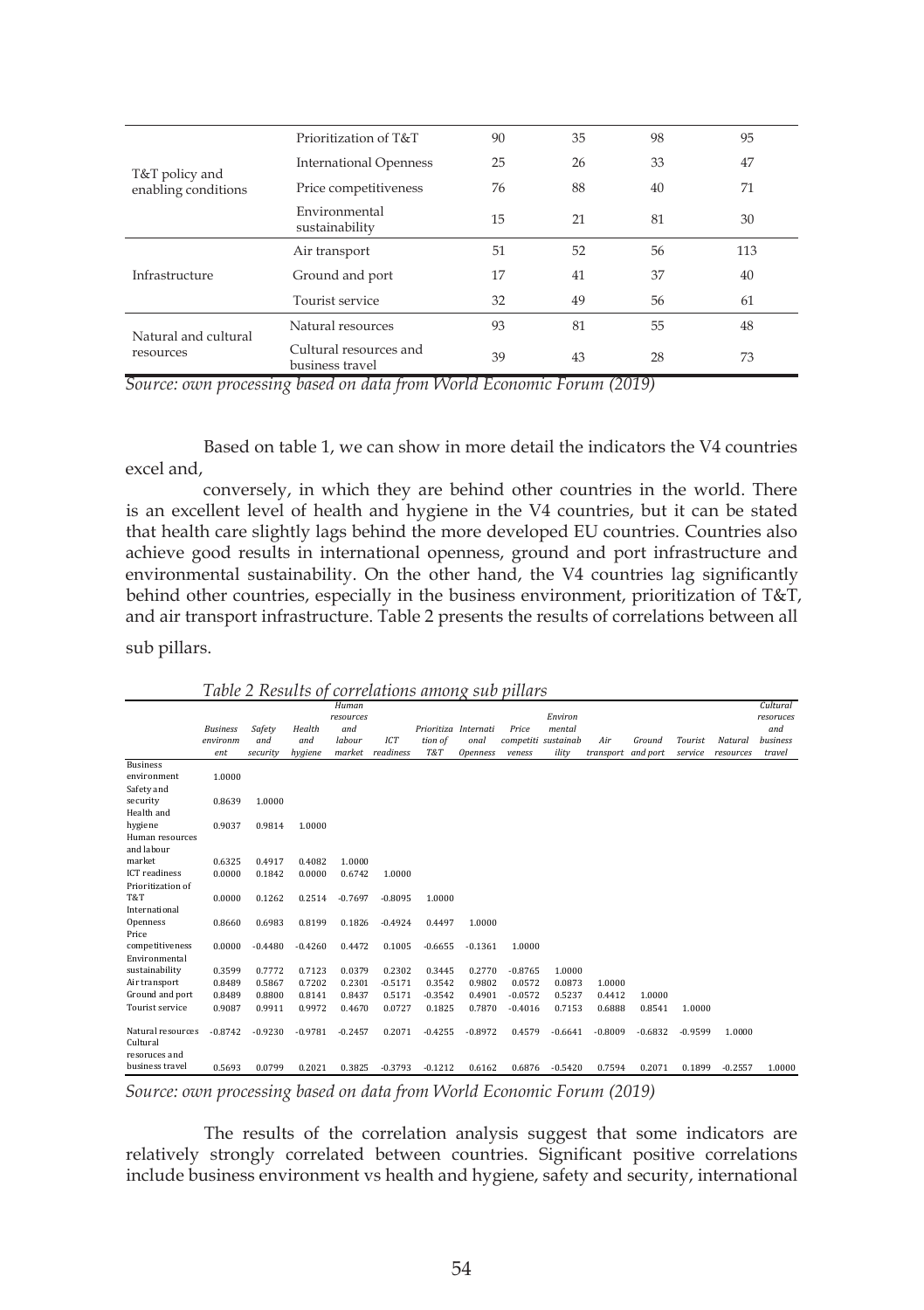openness. Then there is the tourist service and health and hygiene. On the contrary, relatively significant negative correlations are price competitiveness vs environmental sustainability, tourist service vs natural resources, ICT readiness vs prioritization of T&T and many others. We also proved that correlations among selected countries considering all sub pillars are high, proving the similarity of V4 countries concerning the TTCI index. See table 3.

| Table 3 Results of correlations among V4 countries |        |                                 |   |  |  |  |  |  |
|----------------------------------------------------|--------|---------------------------------|---|--|--|--|--|--|
|                                                    |        | Czechia Hungary Poland Slovakia |   |  |  |  |  |  |
| Czechia                                            |        |                                 |   |  |  |  |  |  |
| Hungary                                            | 0.9631 |                                 |   |  |  |  |  |  |
| Poland                                             |        | 0.94544 0.93056                 | 1 |  |  |  |  |  |
| Slovakia                                           |        | 0.91452 0.91859 0.93656         |   |  |  |  |  |  |

*Source: own processing based on data from World Economic Forum (2019)*

*– part 1*

 Because the world focuses actively on environmental issues, we analyse the individual sub pillar – environmental sustainability; results could be observed in figures 5 and 6.

*Figure 5 Comparison of indicators related to environmental sustainability sub pillar* 



*Source: own processing based on data from World Economic Forum (2019)*

 Based on the above, it can be stated that the Czech Republic stands out the most of these countries. The Czech Republic has the most stringent environmental measures from the V4 countries, while the weakest measures are in Poland, as with the enforcement of environmental regulations. Similarly, the Czech Republic is significantly better in terms of endangered species, with the lowest score.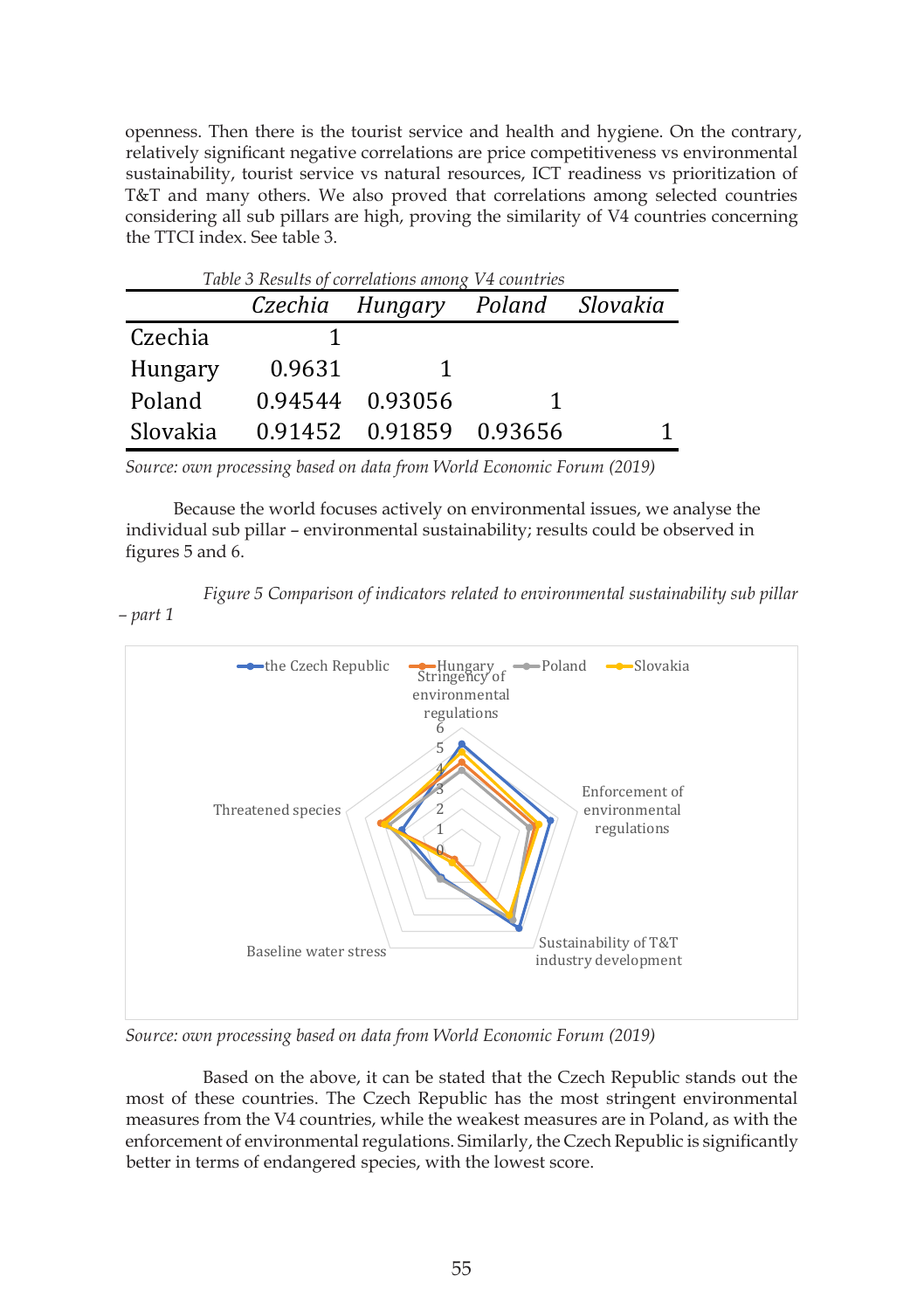

*Figure 5 Comparison of indicators related to environmental sustainability sub pillar* 

*Source: own processing based on data from World Economic Forum (2019)*

Poland achieves the highest values of PM 2.5 concentration (22.2) and the least by the Czech Republic (19.1). The highest percentage of wastewater treatment is again achieved by the Czech Republic (67.8), while Slovakia lags the most (39.6).

### **Conclusion**

 Based on the above results, it can be stated that in most indicators, the V4 countries are similar in the area of the TTCI index, and thus both regional and historical or political proximity of these countries is observed. The most significant differences are in natural resources, which the country cannot easily influence and is a great gift of nature. However, the country must be able to take care of these resources, as is the case with cultural resources, where while Slovakia excels in natural resources, it lags in cultural resources. There are also significant differences, especially in the area of infrastructure. As for the selected correlations between individual sub pillars, they can help us understand between specific influences that indicate the interconnectedness of these indicators. Namely, they are connected.

 In terms of the environment, sustainable tourism is a highly topical field of research and therefore, a closer examination of phenomena in a wider geographical area, or political grouping could significantly contribute to current research. Even at the level of the V4 countries, it was proved within the selected indicators that the natives are significant in some cases. Therefore, this study can be considered as opening a discussion to a deeper examination of measures that have a real impact on sustainable tourism.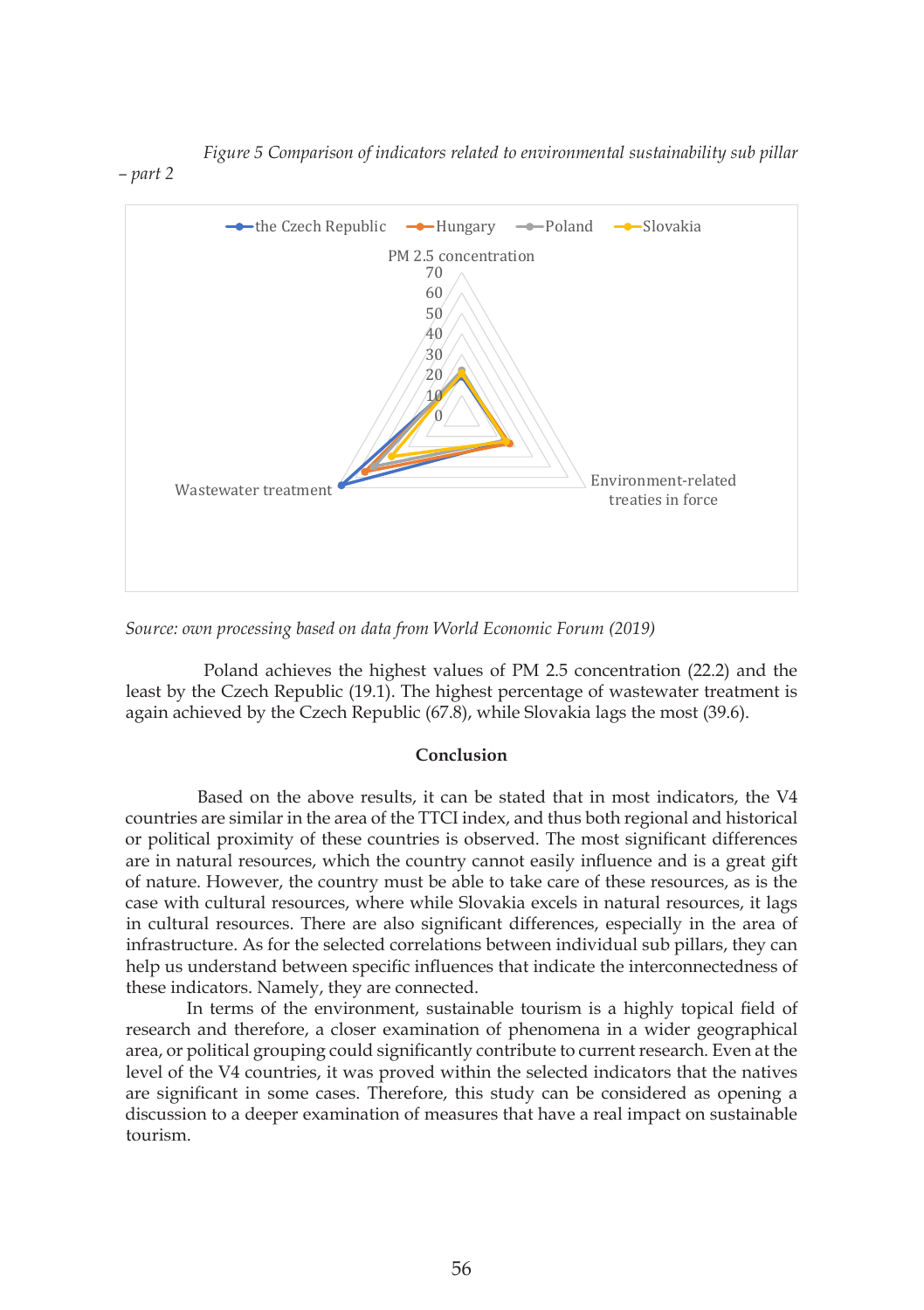## **Bibliography**

- 1. Bălan, D., Balaure, V., & Vegheş, C. (2009). Travel and tourism competitiveness of the world's top tourism destinations: an exploratory assessment. Annales Universitatis Apulensis Series Oeconomica, 11(2), 979-987.
- 2. Bazargani, R. H. Z., & Kiliç, H. (2021). Tourism competitiveness and tourism sector performance: Empirical insights from new data. Journal of Hospitality and Tourism Management, 46, 73-82
- 3. Calderwood, L. U., & Soshkin, M. (2019). The travel and tourism competitiveness report 2019. World Economic Forum.
- 4. de Paula Aguiar-Barbosa, A., Chim-Miki, A. F., & Kozak, M. (2021). Two decades of evolution in tourism competitiveness: a co-word analysis. International Journal of Tourism Cities, 7 (2), 435-462
- 5. Dwyer, L., Forsyth, P., & Rao, P. (2000). The price competitiveness of travel and tourism: a comparison of 19 destinations. Tourism Management, 21(1), 9-22.
- 6. Fernández, J. A. S., Azevedo, P. S., Martín, J. M. M., & Martín, J. A. R. (2020). Determinants of tourism destination competitiveness in the countries most visited by international tourists: Proposal of a synthetic index. Tourism Management Perspectives, 33, 100582.
- 7. Kayar, Ç. H., & Kozak, N. (2010). Measuring destination competitiveness: an application of the travel and tourism competitiveness index (2007). Journal of Hospitality Marketing & Management, 19(3), 203-216.
- 8. Klimova, T. B., Slinkova, O. K., Bogomazova, I. V., Vishnevskaya, E. V., & Yakovenko, O. V. (2018). Positioning of Russia in the world ranking competitiveness of travel and tourism. Journal of History Culture and Art Research, 7(2), 699-707.
- 9. Kovács, Á., Zsigmond, T., & Machová, R. (2021). Comparison of Municipal Development Plans of Czech Cities. Hradec Economic Days, 2021, pp. 438-448
- 10. Kumar, S., & Dhir, A. (2020). Associations between travel and tourism competitiveness and culture. Journal of Destination Marketing & Management, 18, 100501.
- 11. Martín, J. C., Mendoza, C., & Román, C. (2017). A DEA travel–tourism competitiveness index. Social Indicators Research, 130(3), 937-957
- 12. Mura, L., & Kajzar, P. (2018). Entrepreneurship in Tourism Sector In Central European Country: Hospitality Trends in the Czech Republic in 2007 - 2016. Journal of Environmental Management and Tourism, Vol. 9., No. 6 (30), pp. 1351 - 1360
- 13. Mura, L., & Kajzar, P. (2019). Small Businesses in Cultural Tourism in a Central European Country. Journal of Tourism and Services, 10 (19), pp. 40-54
- 14. Nazmfar, H., Eshghei, A., Alavi, S., & Pourmoradian, S. (2019). Analysis of travel and tourism competitiveness index in middle-east countries. Asia Pacific Journal of Tourism Research, 24(6), 501-513.
- 15. Peréz León, V. E., Pérez, F., Contreras Rubio, I., & Guerrero, F. M. (2021). An approach to the travel and tourism competitiveness index in the Caribbean region. International Journal of Tourism Research, 23(3), 346-362.
- 16. Perez Leon, V. E., Pérez, F., Contreras Rubio, I., & Guerrero, F. M. (2021). An approach to the travel and tourism competitiveness index in the Caribbean region. International Journal of Tourism Research, 23(3), 346-362
- 17. Vásquez, C. L., & Llorach, C. (2020). Competitiveness of the travel and tourism industry in Latin America. International Conference on Tourism, Technology and